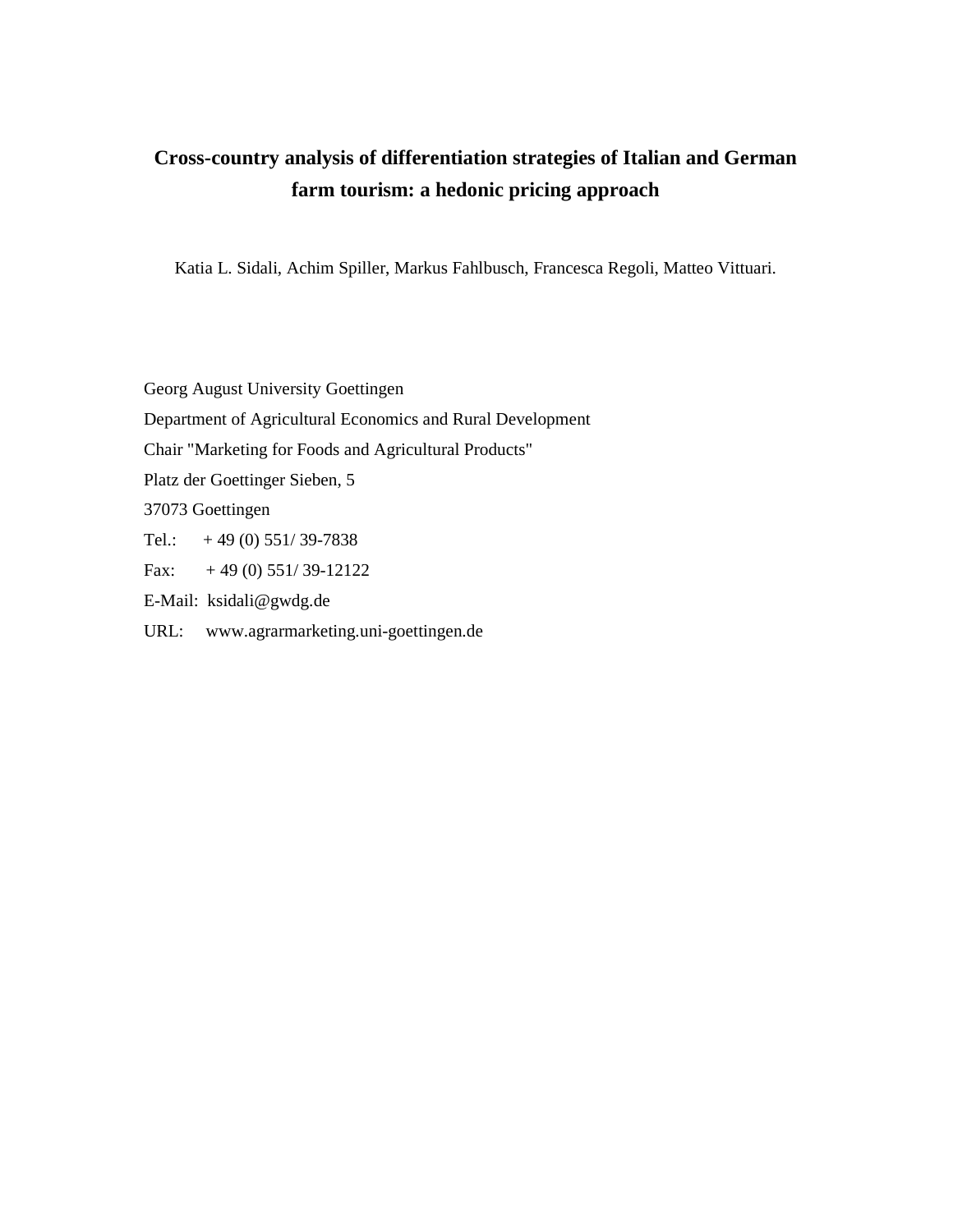# **1. Cross-country analysis of differentiation strategies of Italian and German farm tourism: a hedonic pricing approach**

# **1.1 Introduction**

This paper is dedicated to farm tourism, which is a subset of rural tourism (Nickerson, Black & McCool, 2001). Whereas the latter encompasses all activities which are undertaken in rural areas such as eco-tourism, adventure tourism, etc., (McGehee & Kim, 2004), the former generally refers to "the commercial tourism on working farms" (Ollenburg & Buckley, 2007).

Against the background of decreasing subsidies in agriculture, the importance of farm tourism has increased all over Europe in the last years (ibid.). If, on the one hand, farm tourism has been recognized as a viable business which enables farm operators to have a complementary income, on the other hand, many studies indicate that farmers have "very limited entrepreneurship capabilities related to innovations in management, product development and planning for future growth" (Veeck, Che & Veeck, 2006: 246).

This paper examines the level of professionalism reached by farm operators thus aiming at better orienting practitioners towards customer needs. To this end, we have conducted a crosscountry analysis of farm tourism in Germany and Italy, which explores commonalities and differences in this sector between the two countries. In doing so, the multidimensional nature of this tourism form is taken into account, as the success of farm tourism greatly varies among countries.

In Italy, for instance, with around 2 million guests annually, farm tourism has been flourishing for years (ARM, 2003). Nevertheless, despite these figures, it remains a niche segment. On the other side, German farm tourism has been gradually declining since peaking in late 1996 when it reached a volume of 3.9 million guests annually (BMELV, 2006) and image deficits are still a main issue according to several practitioners (BAG, 2008; Wagner, Burger, & Magnus, 1997).

The main idea is that a comparison approach between the two countries could help both German and Italian farm operators to develop common strategies to improve their businesses as well as to generate important insights into the sector.

The following pages will discuss the main similarities and differences between the two countries regarding this form of tourism. Furthermore, we will present a comparative case study based on a hedonic price analysis.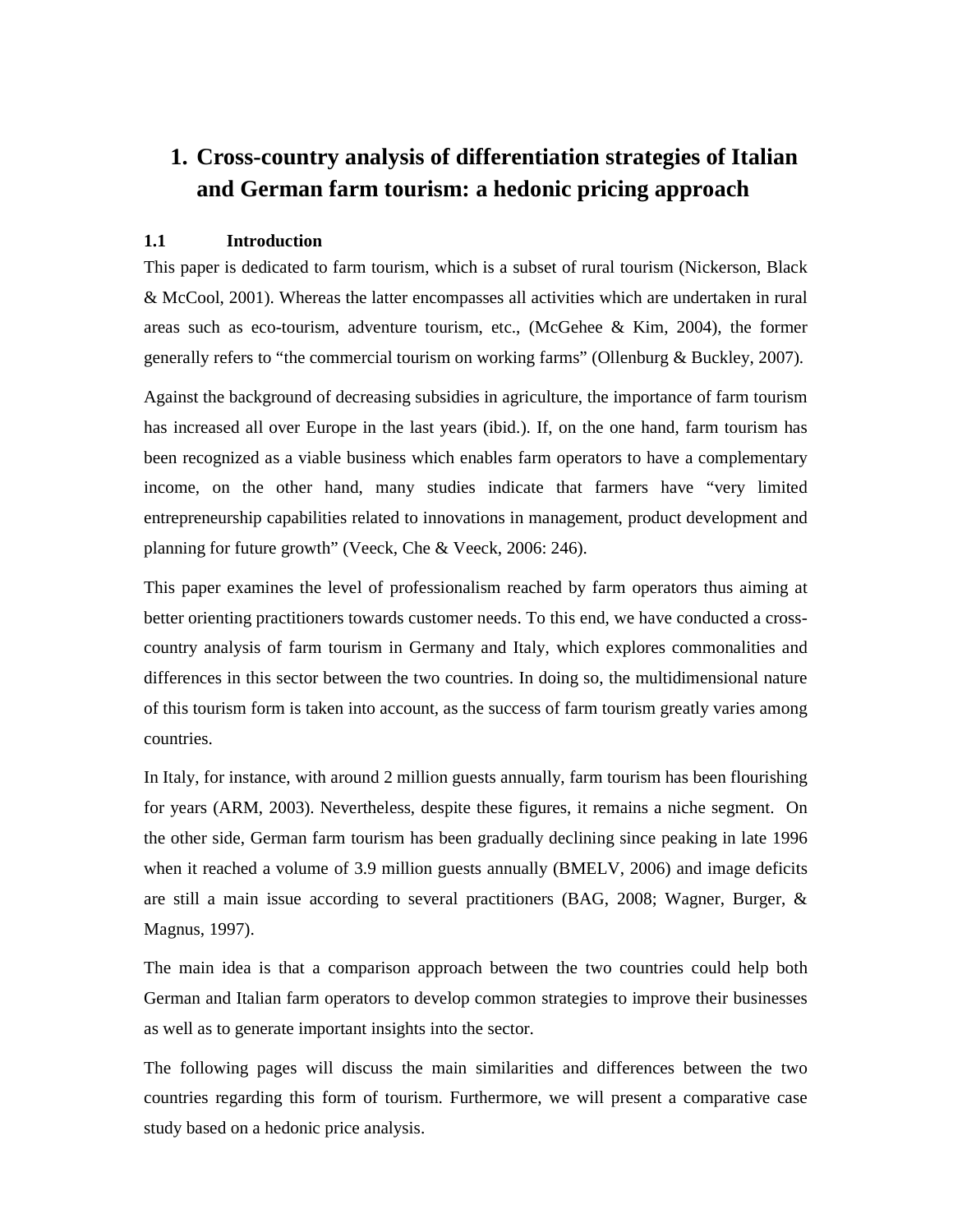# **1.2 Comparison of main differences and similarities**

At first glance, Italian farm tourism is distinguished by a higher overall quality of supply and a positive image derived from the high degree of appreciation among national and international guests (ARM, 2003). This has been encouraged above all by a proactive Government: in fact, Italy is the only European country which has a law dedicated to this form of tourism (INNOREF, 2006), since the majority of countries do not distinguish between rural tourism and farm tourism (ibid.). Moreover, in many Italian regions several interest groups - to which many farmers belong - work together (e.g. Slow Food Movement, Committees for Protected Food, etc.) by networking activities (i.e. cross-promotion), sharing common Websites, participating to local festival committees (Italian *sagre*), etc. Thus, Italian farmers know that individuals value the stunning environment created by the agriculture and a rich variety of seasonal programs which include the subjects of healthy cuisine, history, nature and agriculture, such as the production of organic olive oil and the sampling of wine and food. The reverse of the coin is, however, the "concern that "boutique" farms may replace authentic agriculture to receive funds" (Adams, 2008). Another problem is that state subsidies should be accompanied by management courses in order to really help farmers to start their businesses. Adams (ibid: 188), for instance, asserts that "some funds have been offered to farmers for onfarm hospitality, but when the farming families know nothing about the hospitality business, a disaster is waiting to happen".

On the other hand, German farm tourism shows more professionalism in the designing of quality labels that have gained national visibility. This is of paramount importance in unlocking the "hidden potential" consistently identified in the annual national report of the German government (BMELV, 2006). In order to reduce the dependency from families, farm tourism associations have tailored farm tourism activities to the need of new market segments (seniors, handicapped, etc.). Furthermore, in some regions they collaborate with national health insurance institutes and other external contractors (Neu, 2007). Finally, in order to professionalize the marketing knowledge of farm operators, they organize management seminars with business education institutes (ibid.). Table 1 gives an overview of the main differences between German and Italian farm tourism.

#### Table 1 about here

If the differences between German and Italian farm tourism are notably, so are the similarities. In both countries, farm tourism operators have been pursuing high differentiation within the tourism industry in order to attract new customer segments. Thus, as stressed by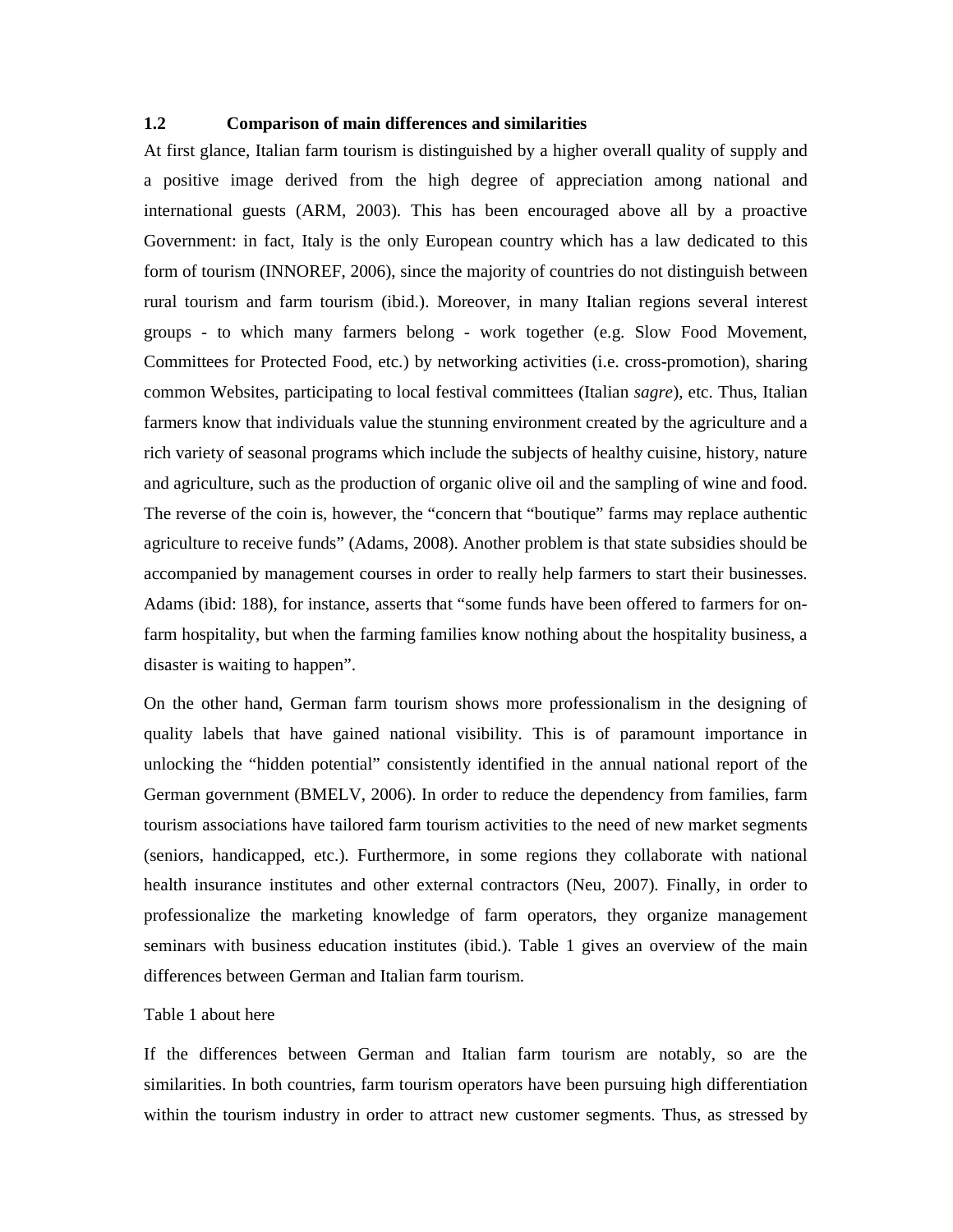many researchers, these days successful tourist products are designed following the main principles of the "experience economy" described by Pine and Gilmore (1999).

Following their approach, not only should a tourist product be characterized by excellent products and services, but, even more importantly, it must have the ability to create a memorable impression on the customer "experience set".

Roosen (2008) explains the implementation of the experience approach in the case of farm tourism. The sole provision of farm lodging for guests, which is typical of the first phase of the evolution of farm tourism, constitutes the core of the farm tourist product (see Figure 1).

#### Figure 1 about here

Examples of the first level can still be found in Italy, especially in farm operations located near seaside resorts and/or cultural cities (such as Florence and Venice). This form is also still predominant in some German states (above all, eastern Germany) which, according to Nilsson (2002:10), can be explained by the strong relationship between farm tourism as a form of social tourism and the Marxist concept of socialization as one of the state's main duties.

At the second level, the offering to the tourist is enriched by additional products or services with the purpose of compensating for the main deficits of tourist products. These, according to the current literature on tourism (cf. Hill & Busby, 2002; Kotler, Bowen & Makens, 2003; Matthes, 2008; Shostack, 1977), are the following:

- Immateriality: in contrast with a physical product, the quality of a holiday cannot be tested in advance.
- Inseparability: the production and the consumption of a tourism product are simultaneous.
- Integrity: the host is part of the holiday process/experience.
- Quality fluctuations: unlike physical products, the intrinsic features of holidays are of an intangible nature and therefore unstable. Thus, a zero defects policy should be pursued.

Thus, both in Italy and in Germany, farm operators have tried to add transparency to their leisure supply. In Germany, for instance, quality certification labels attempt to correct the information asymmetry caused by the fact that farm tourism is not yet very well known among the German population. In a similar way, the Italian law dedicated to farm tourism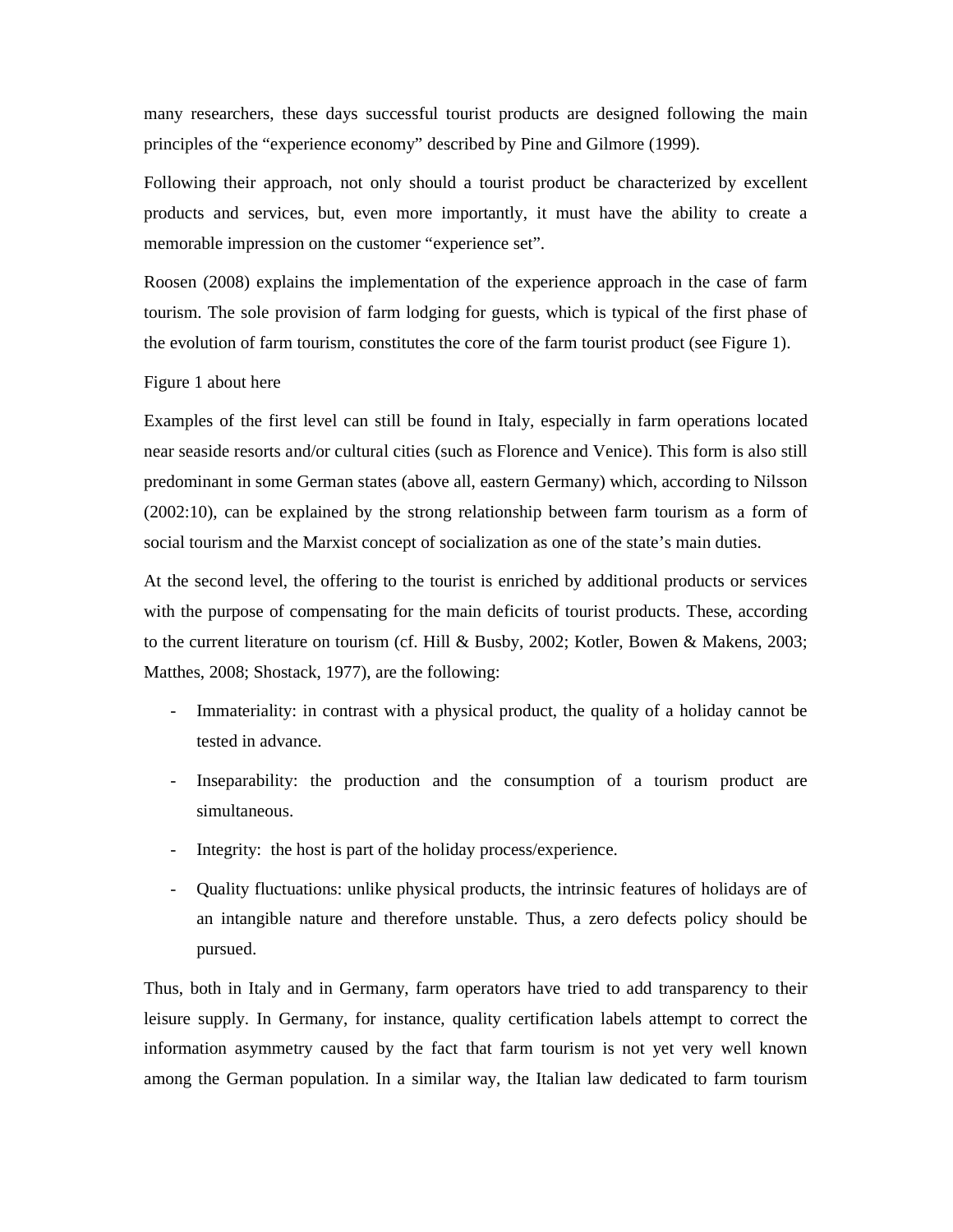helps farmers gain visibility in the market by distinguishing themselves from other tourism providers.

Next, on the third level, tourist products are designed with the purpose of shaping customers' memories, which in themselves become tourism products (cf. Pine & Gilmore, 1999; Schulze, 1992). Thus, at this level, the farm holiday is highly personalized to the needs of customers who are pursuing not merely a farm holiday but a farm holiday *experience*. In fact, both German and Italian farm operators have been working on several ways of adding value to their offer, focusing on the experience of farm tourism consumption. An example of this is the "adventure farm" quality label (Erlebnis Bauernhof) recently developed by the German association of farm tourism (BAG), in which farm operations cluster a range of varied activities designed to generate not only satisfaction but also enthusiasm among their guests. For instance, some farm operators encourage farm guests to plant their own seedlings during their holiday (such as trees) and regularly return to reap their own harvests.

In the following section, the "experiential" dimension of Italian and German farm tourism products will be further analyzed within the conceptual framework of Quan and Wang (2004). To this end, the differentiation patterns of farmers discussed above will serve as a point of departure for our study.

#### **1.3 Conceptual framework of the comparative study**

According to Quan and Wang (2004), there are multiple ways of interpreting the tourist experience. As depicted in Figure 2, this can be considered either an experience that is in sharp contrast to the tourist's everyday life or one that is an extension of it (ibid.: 297).

# Figure 2 about here

For the former, the authors use the label "peak touristic experience" and provide exotic tourism as an example. Here, experiencing the attraction constitutes the major motivation for tourism. A "supporting consumer experience" is, in contrast, an extension of the tourist's daily life. Here, Quan and Wang (ibid.) refer to the "experiences of gratifying basic consumer needs, such as eating, sleeping and transport". The authors state that neither peak nor supporting consumer experiences can be regarded as separate dimensions because they are mutually dependent. So, for instance, if the basic needs of tourists are not fulfilled, the greatest attraction may still cause disappointment for customers and vice versa.

Another important issue is the interchangeability of the two dimensions of "peak touristic experiences" and "supporting consumer experiences". Thus, a basic need, such as food, can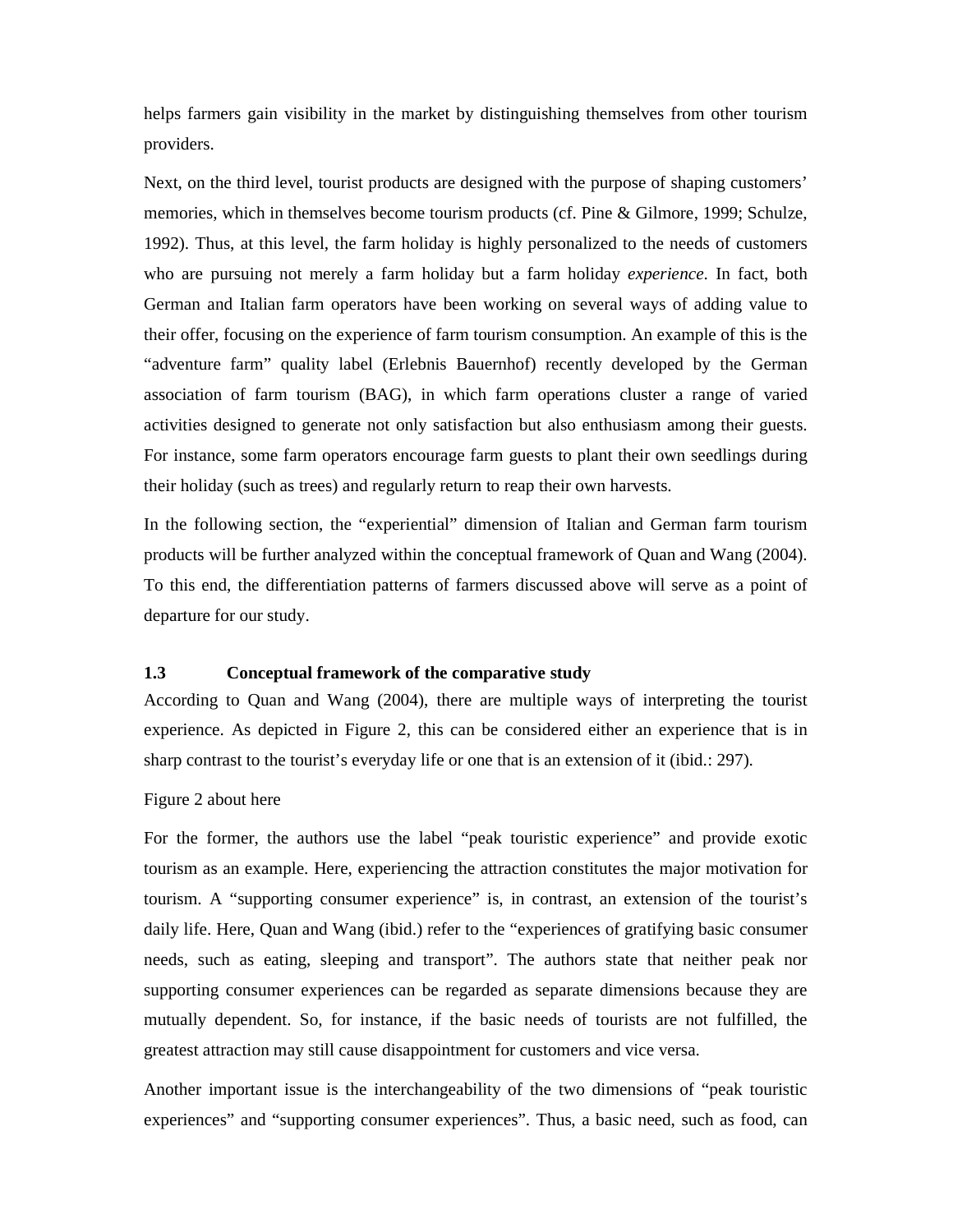turn a holiday into a peak experience. Similarly, a love affair can turn a mass-market sun-andbeach holiday package into a memorable consumer experience (ibid.).

A literature review clearly shows that the experiences provided by farm operations in the two countries differ greatly. For instance, in Italy food consumption, a supporting consumer experience, has turned into one of the main attractions of farm tourism and nowadays represents a peak experience (ARM, 2003). As discussed above, the creation of agrarian routes, such as the Chianti route, has provided an opportunity for farmers and food producers to add value to their agricultural products (Brunori, 2003). Furthermore, as each Italian region is rich in vernacular foods, which are at least to some extent protected by the PDO and PGI European labels, food-related events (Italian *sagre*) contribute to the promotion of farm tourism as well as food tourism (ibid.). Other peak experiences such as children-related activities or sport activities are, in contrast, not as much widespread as food related activities (above all catering and sampling). On the other hand, the diffusion of swimming pools and wellness related infrastructure such as saunas seem to indicate that guests highly value these services which can be considered supporting consumer experiences.

In contrast, in Germany food marketers have only recently begun to catch up with the process of rediscovering food-related traditions as confirmed by the low number of registered PDO and PGI German food labels (Spiller, Voss & Deimel, 2007). This situation is also reflected in the supply structure of German farm tourism, where self-catering (except for breakfast) is the norm (Nilsson, 2002).

On the other side, the large amount of quality labels that German farm operations have designed in order to segment the market clearly show that farmers are moving towards a demand orientated approach (Clarke, 1996). Furthermore, if we examine the quality labels in which farm operators invest a large amount of money as a proxy for the willingness of farm guests to pay, we can distinguish among labels with an emphasis for "peak touristic experiences" such as child-related activities, horseback riding, etc. as well as labels with a focus on "supporting consumer experience" such as the star provision system of the German tourist association (DTV) which assesses the quality of the farm facility.

All told, we have theoretically shown that the experiences provided by farm operations to their guests in the two countries differ greatly. In the following we will try to empirically test these assumptions and we will use an econometric model in order to analyze which type of attributes is valued at most in the willingness to pay for farm tourism. We therefore present our research question as it follows: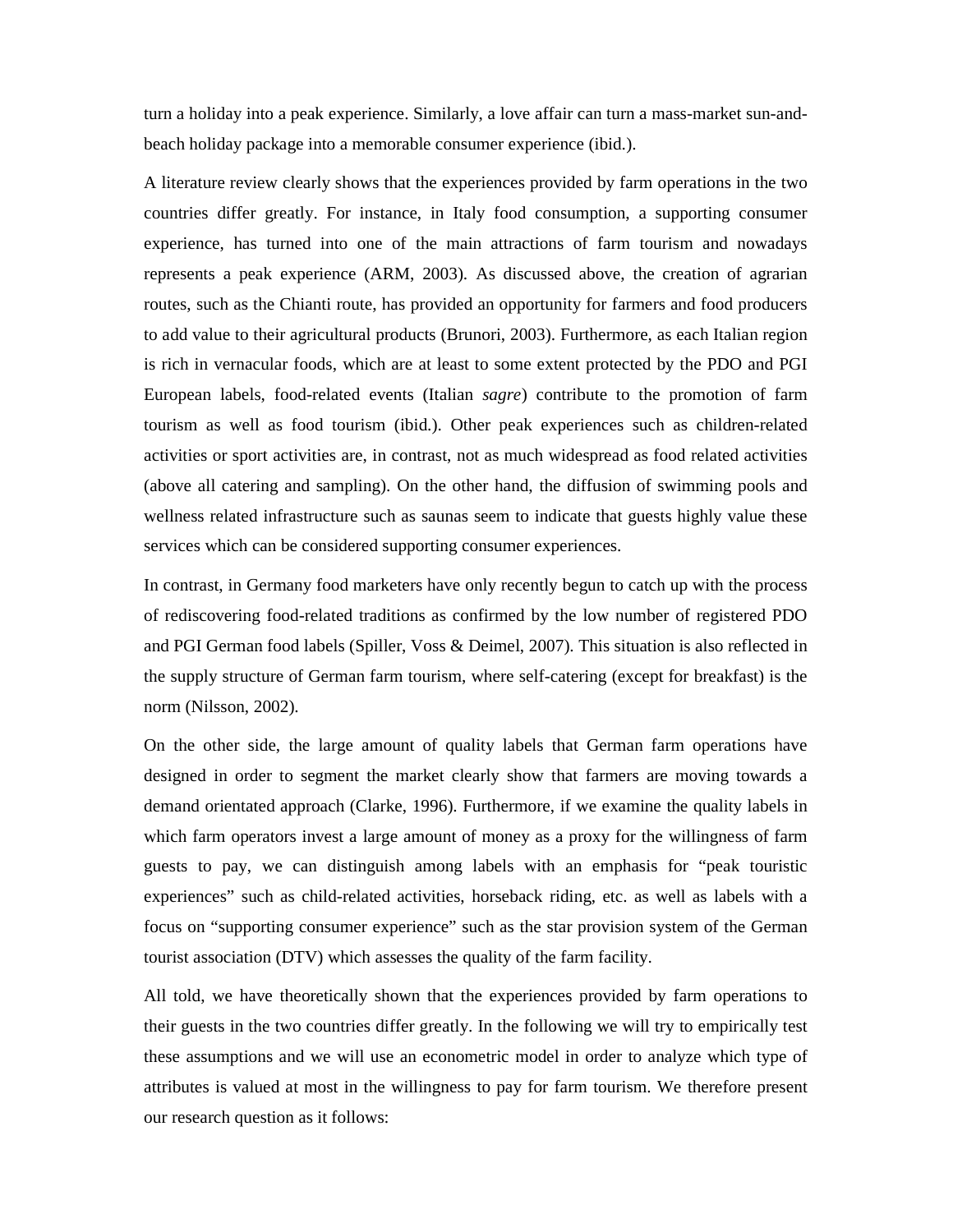- Do the differentiation patterns among Italian and German farm operators greatly differ and, if yes, in which attributes?

# **1.4 Procedures**

# **1.4.1 Research design and data collection**

In the following, both an Italian and a German sample of farm operators are described by using descriptive statistics in order to detect the differentiation patterns in the two countries. Next, two hedonic price models will be presented to analyze to which extent the features of farm operators in both Italy and Germany influence prices of farm based apartments. Thus, for the hedonic price models only those farmers who lodge tourists on apartments are included. The focus on this group of farmers is due to the fact that in the last years farm operators have shown an increasing tendency to invest on this kind of accommodation. In fact, apartments are a sound investment both for farmers, because this type of accommodation is less time consuming, and for tourists, as the average price per person of apartments is lower than that of rooms.

For both the Italian and the German models the digitalized catalogues of the German publisher Landchriften-Verlag are used. This company specializes in publishing catalogues for Germans interested in farm holidays either in Germany or abroad.

Overall, the Italian data set consists of 365 records of farm operations, whereas the German data set includes 1,445 units. Out of these, 193 Italian farmers and 686 German farmers lodge their guests on apartments. The analysis was carried out in 2008 (May-October) with the financial support of the DAAD-Vigoni Program.

# **1.4.2 Methods**

The application of the hedonic price method to tourism studies is common since it has the advantage of being applied to a real market than a hypothetical (Anderson & Hoffmann, 2008; Khalil, 2004). A classic example is the fact that two otherwise identical houses will be priced differently depending on the characteristics of their locations (Van Huylenbroeck et al., 2006: 15). The relationship can be found by regressing the price of the marketable good on a number of independent variables (ibid.).

In the following, the log-linear model is used:

 $log P = b_1 + b_i X_i$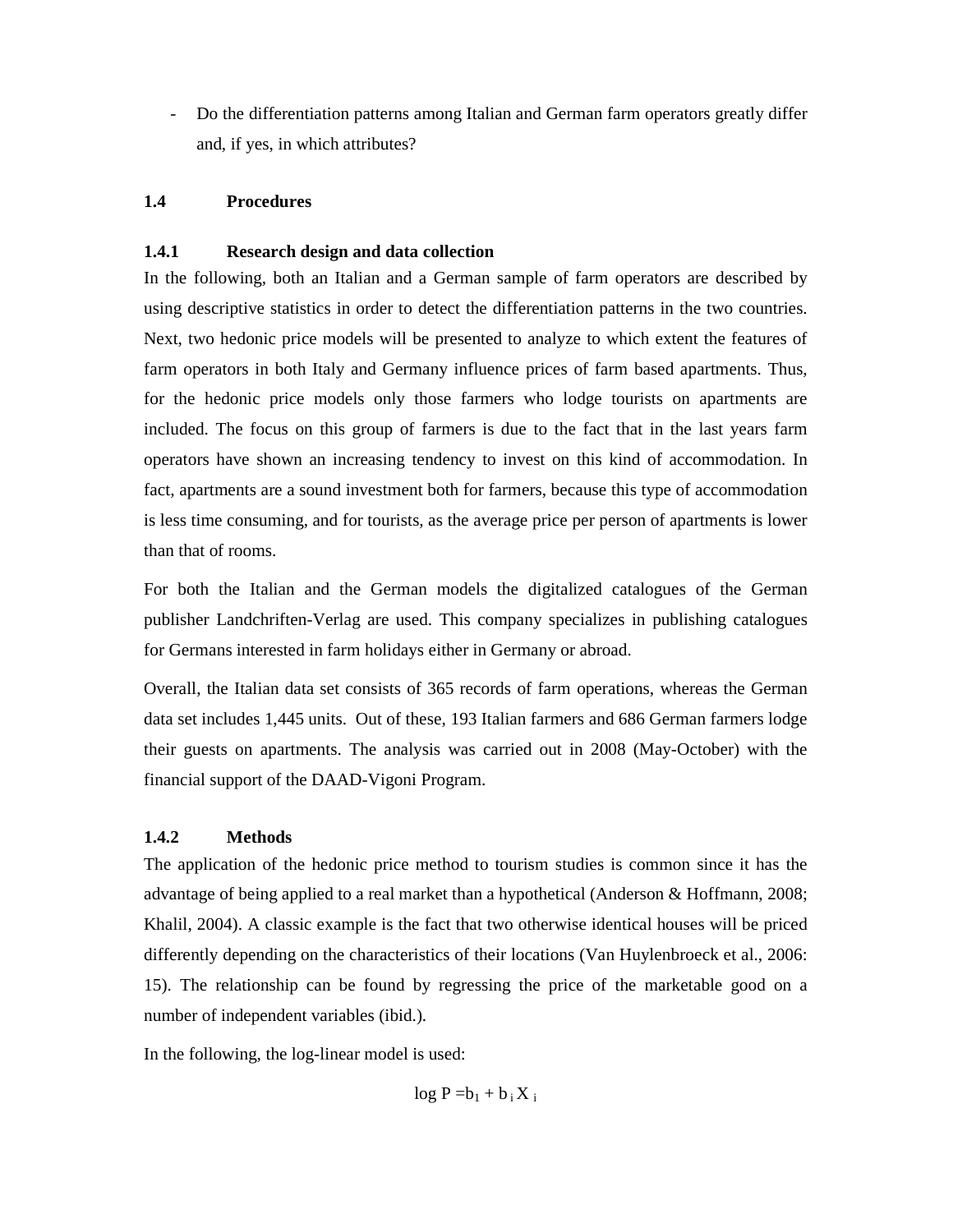The dependent variable in both models is the price per apartment  $(\epsilon/night/accommodation)$ which is regressed on characteristics linked to accommodations or guests' activities. The results of the two analyses estimate the influence of the characteristics included in the models on the price. This influence is measured as the percentage change in the logarithmic price scale when the independent variable changes by one unit (Van Huylenbroeck et al., 2006: 15).

# **1.5 Results**

# **1.5.1 Description of the samples**

*Italy:* The majority of accommodations (48%) are located in central Italy (with a high concentration in the Tuscany region), followed by 29% located in northern Italy, 13% in southern Italy and 10% on the islands of Sicily and Sardinia.

#### Table 2 about here

*Germany:* The majority of farm operators are located in the western states of Germany. Among these, Bavaria is the state with the highest concentration (27%), followed by Schleswig-Holstein and Baden-Württemberg (both 15%). In the eastern German federal states, around half the operators are established in Mecklenburg-Western Pomerania (3%). Table 3 provides an overview of the geographical distribution of German farm operators.

# Table 3 about here

Table 4 compares the degree of differentiation attained by German farm tourism operators with that achieved by Italian ones. Italian farm operators display a higher degree of specialization in the following differentiation patterns: direct selling of farm produce (83% of Italian operators versus 37% of Germans), swimming pool (58% versus 21%), catering (53% versus 46%), handicapped services (42% versus 12%), organic farming (41% versus 12%), winemaking farm (48% versus 5%) and bicycle service (62% versus 55%).

# Table 4 about here

In contrast, German farm operators are more differentiated than Italian ones in seniororientated facilities (25% versus 1%), provision of apartments (91% versus 55%), one-night stays (87% versus 47%), pet accommodations (70% versus 53%), opportunity to work on the farm (69% versus 34%), horseback riding (62% versus 22%), farm tourism with winter sport activities (26% versus 4%) and particular child-related offers, such as children's playgrounds (91% versus 44%), services for unchaperoned children, (6% versus 1%), tennis (10% versus 1%) and provision of a sauna (22% versus 4%).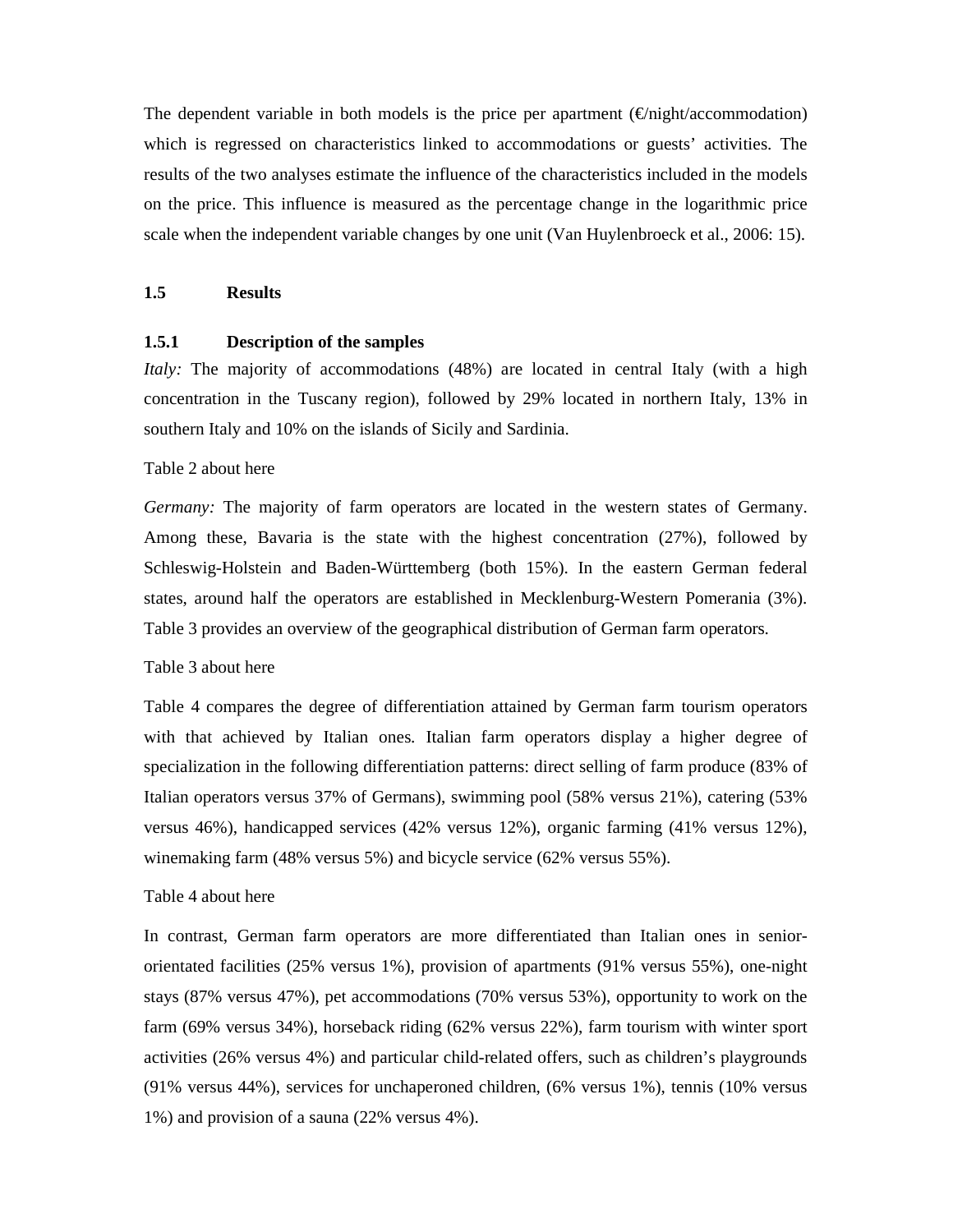In the farm tourism literature, practitioners point out the growing importance of so-called micro-niche differentiation patterns (Hassan, 2000; Stone, 2005), such as business or fishing farm tourism. The analysis also provides some results concerning these micro-niches. German farm operators perform better in the following specialization patterns: fishing farm tourism (17% versus 3%), hunting (9% versus 5%), business (18% versus 5%), camping (19% versus 10%).

All in all, it appears that Italian and German farm operators have often chosen divergent differentiation paths: the former investing more in catering and selling farm produce and the latter in child- and senior-orientated facilities as well as some sport and fitness services.

# **1.5.2 Results of the hedonic price models**

In the following hedonic price models, all the pertinent explanatory variables, influencing rental prices are tested. Regardless of which variables are considered, the identification of the appropriate functional form constitutes the decisive step in estimating the hedonic model. Several functional forms were tested and compared (linear, semi-log, log-log). On the basis of the statistical significance of the coefficients and the suitability of their indicators, as well as the power of the parameters R and F, the best econometric results are obtained using the semilogarithmic form. Using the coefficients of the estimated model, the implicit marginal price of each attribute is generated. The estimated coefficients and the implicit marginal price of each attribute are presented in the following.

*Findings of the Italian model:* Table 5 provides an overview of the findings of the regression analysis. The presence of a swimming pool has the strongest positive influence on the rental price. This is plausible, as in the last years the investments in this type of infrastructure has rapidly increased (ARM, 2003). Not surprisingly the location of the farm next to a cultural highlight (e.g. medieval village) has a positive influence on location price as well. On the contrary, the possibility to camping in the farm's garden influences the price negatively.

#### Table 5 about here

*Findings of the German model:* as depicted in Table 6, the greatest influence on rental price is depicted by the children playground. Furthermore, the presence of a wine-selling point has a positive and significant influence on price as well. Micro-niches specialization into hunting and fishing farms allows farm operators to set higher price, whereas both the allowance to bring one's own pet as well as the provision of a single-night stay have negative repercussions on the rental price probably due to the low number of guests who take into consideration these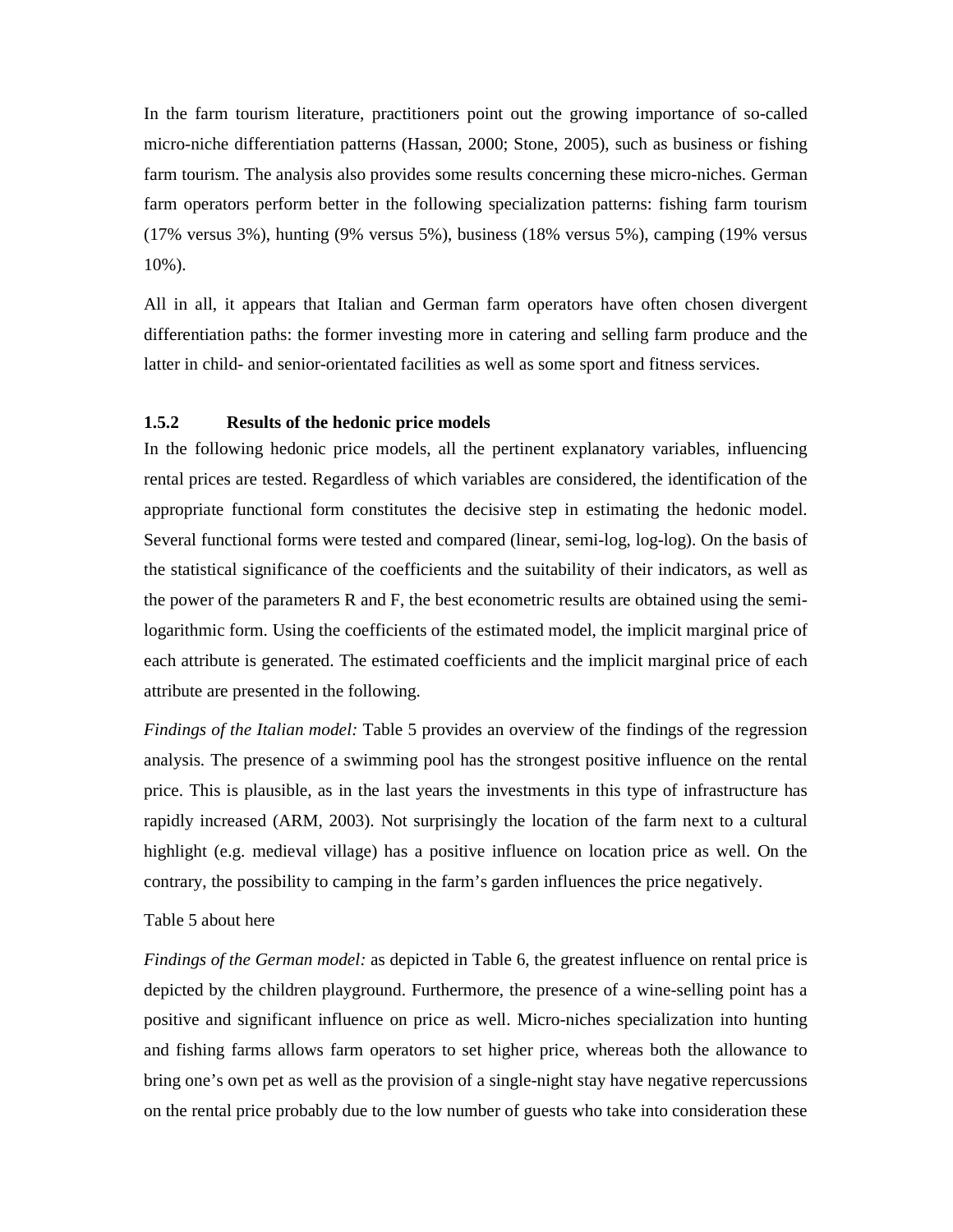offers and, consequently, the low level of revenue provided to the farm operation. Finally, the specialization as a horseback riding farm has a positive and significant influence on price.

Table 6 about here

#### **1.6 Discussion**

Based on the hedonic price method, the study presented in this chapter shows which characteristics significantly affect the rental price for both Italian and German farm operations. The findings show that the magnitude of the differentiation strategies adopted by farm operators varies within the two countries.

In Italy, for instance, differentiation strategies that recall farming traditions are not very meaningful for those farm operators who lodge guests on apartments. In fact, for these guests, other features which are more common to "conventional tourism" (e.g. swimming pools) seem to play a major role.

In addition, despite the increasing trend of farm operators (above all in southern Italy) of offering camping possibilities on their farms, this feature appears to affect rental prices in a negative way. This is probably due to the fact that two different types of tourists, the "relaxation seekers" and the "adventure aficionados" collide. Hence, it is essential that farmers are aware of these two guest segments. Since they have different travel styles, farmers may host them on the same farm but in different times of the year.

Regarding German farm operators, these show a more varied array of differentiation patterns, ranging from the direct selling of wine to the child-related specialization including a number of micro-niches. With regard to the former, this seems to be a very successful strategy. Especially in the Federal State of Rhineland Palatinat, where about 63% of all viticulture acreage is produced (Barten, 2007) as well as in Bavaria and Baden-Württemberg, notably known for the good quality of wine, winemakers could combine their farming activities with wine tourism. In addition, the resemblance of the landscape of these states (above all Rhineland Palatinat) with the stunning environment of the Italian region of Tuscany could work in favor of the further development of farm tourism. Farms with children-related services are, in contrary, equally widespread throughout the country. Our model shows that this farm specialization is a sound strategy as well. Mention should be made to the successful examples of the federal state of Northrhine-Westphalia where farmers have taken advantage of the funds of the European financial program labeled ELER in order to invest their resources and to position their farms towards this market segment (Hunke-Klein, 2008).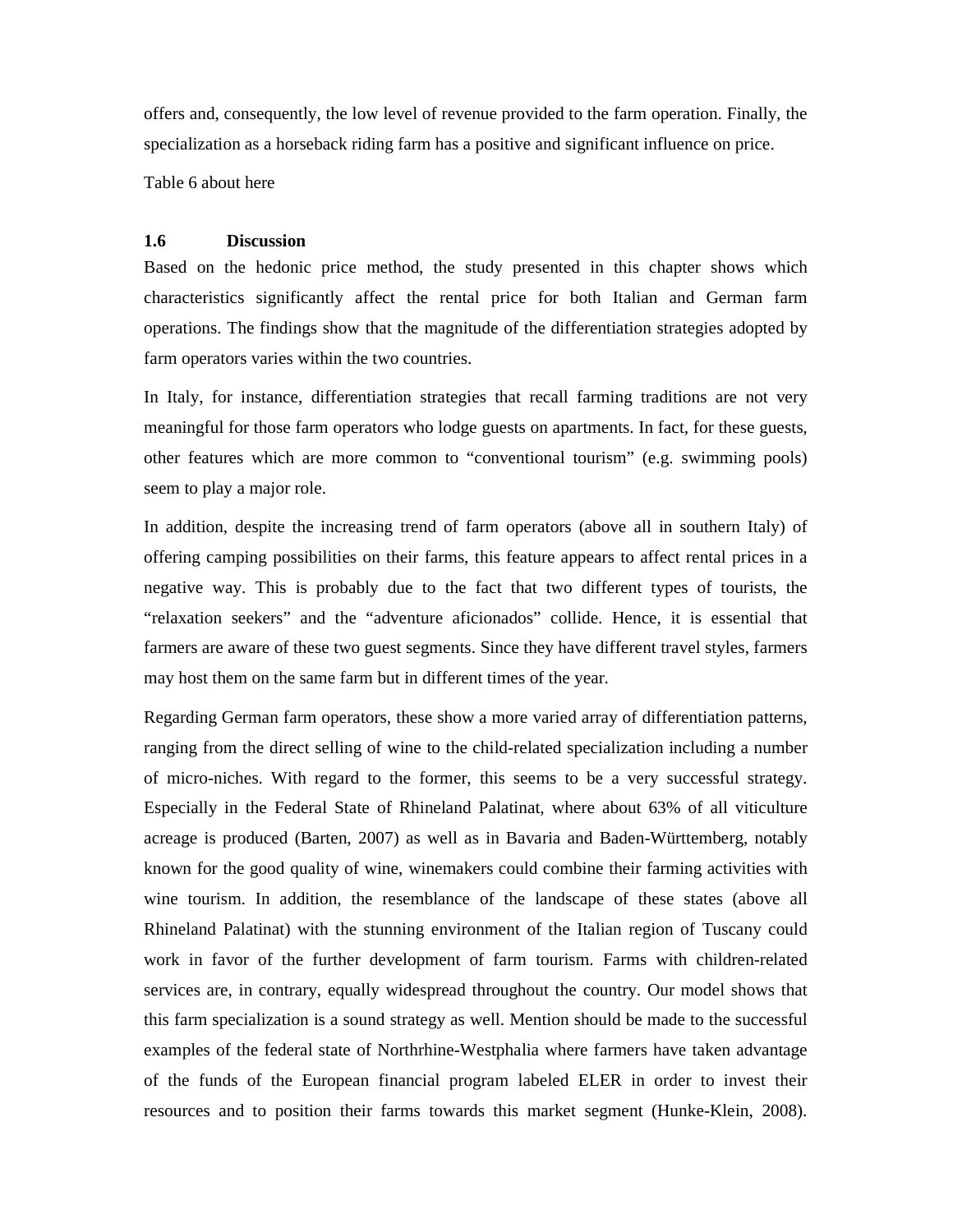Finally, farms which offer fishing or hunting are examples of a flexible type of specialization which combines food-related features with sport activities.

# **1.7 Conclusions and limitations of the study**

The study described in this chapter has empirically examined the differentiation patterns of Italian and German farm operators by means of two hedonic price models.

The results have shown that in both countries farmers have begun to sharpen their management skills in order to position their farms. Thus, as stated by Shakur and Holland (2000) the marketing component is being recognized as particularly important in the rural location due to the relatively unorganized nature of this industry.

Before concluding, we should point out the study's limitations. Since the two catalogues present different samples' sizes, the question of cross-country generalizability is germane. Closely related with the above is the low level of  $R^2$  in both datasets. Finally, farmers of both samples belong to farm associations, which can be a bias, since, generally, these farmers are more committed than other farm operators who do not belong to any farm tourism association.

As a consequence, further research and the replication of findings with other samples are called in order to further increase the market knowledge of farm tourism in both countries.

# **1.8 Acknowledgments**

The authors acknowledge the financial support of the DAAD "Vigoni Programm" for part of the research.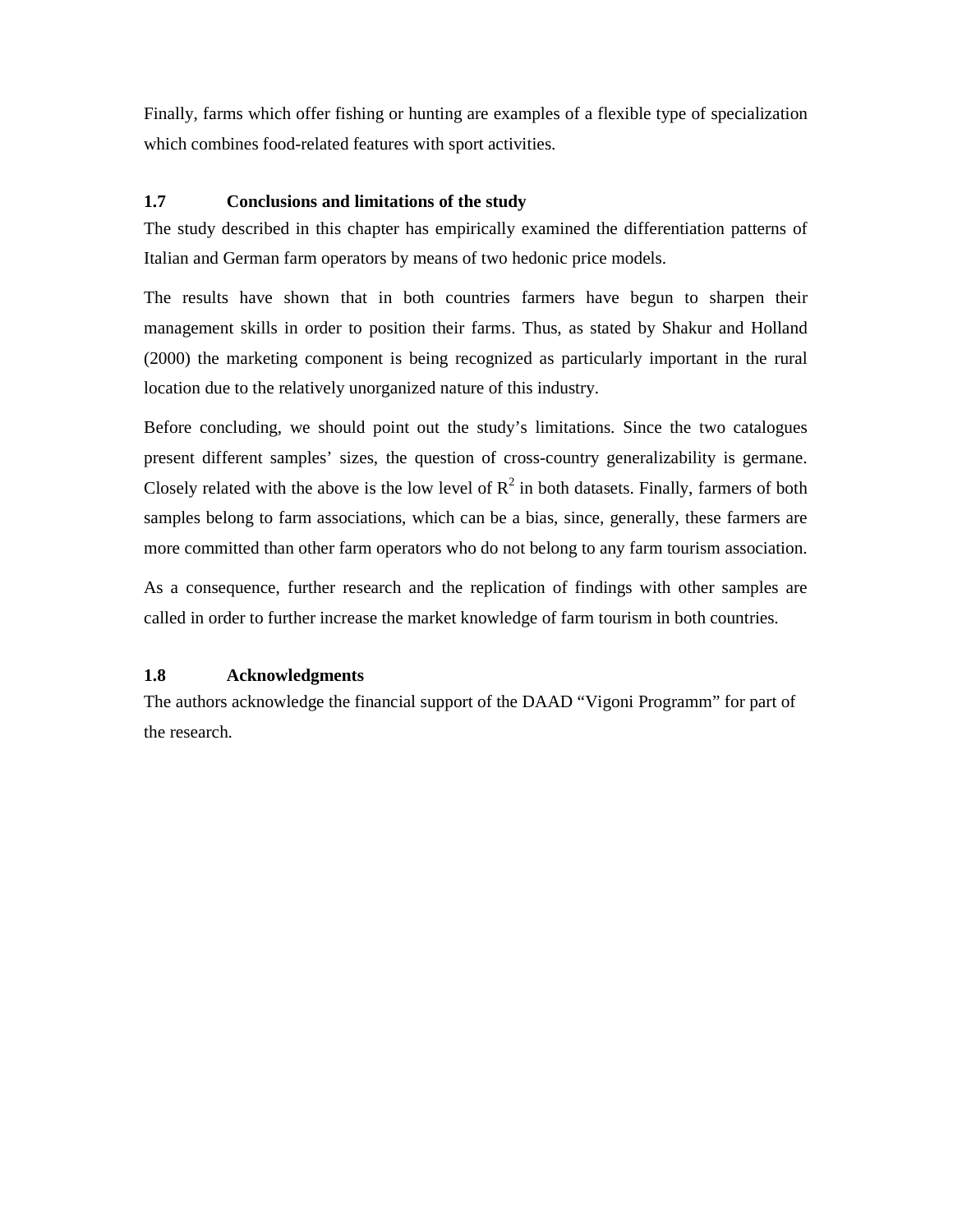

# **Figure 1 Levels of provision of farm tourism products**

Source: own representation based on Roosen (2008)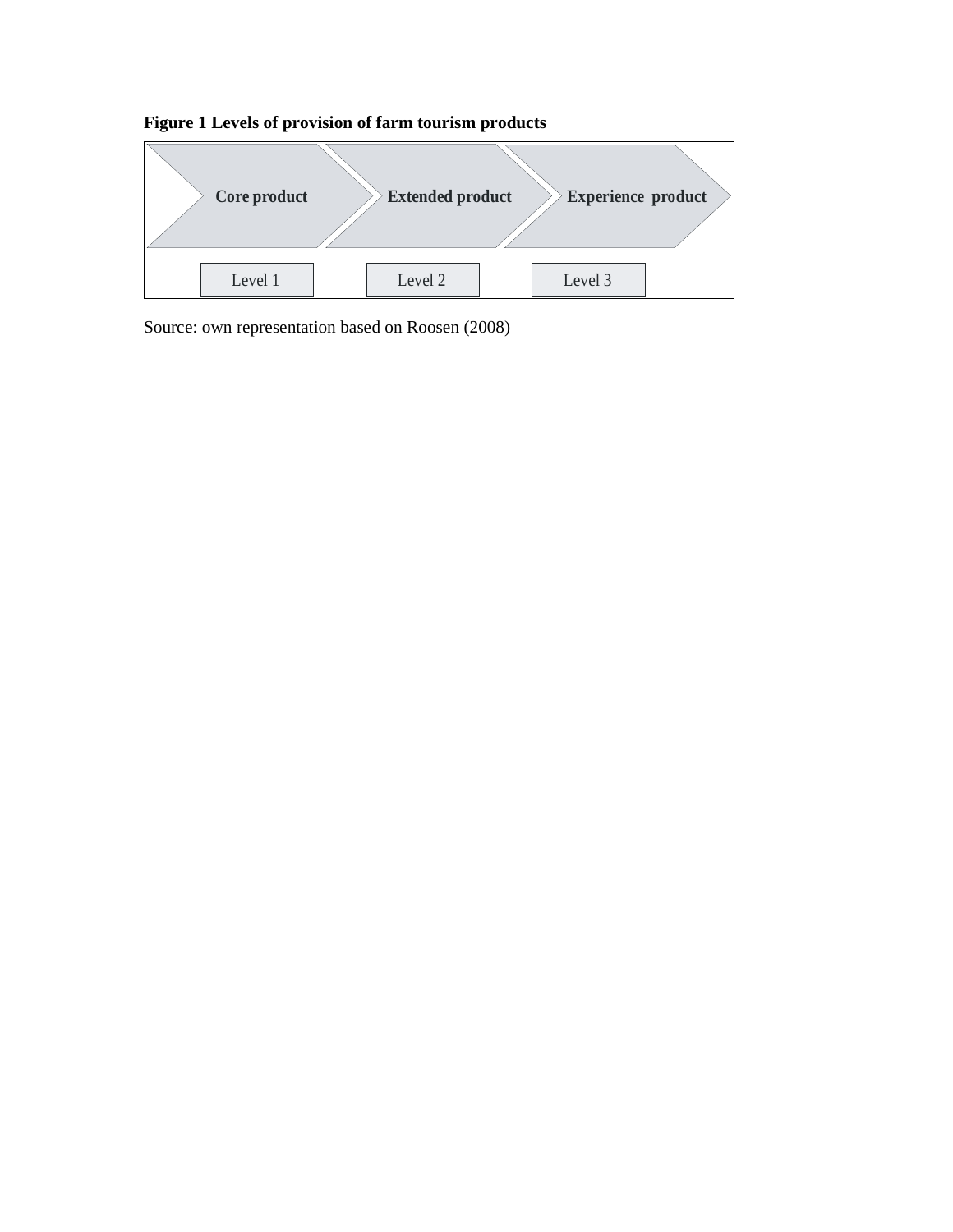

**Figure 2 The tourist experience model applied to farm tourism** 

**Source: own elaboration adapted from Quan and Wang (2004)**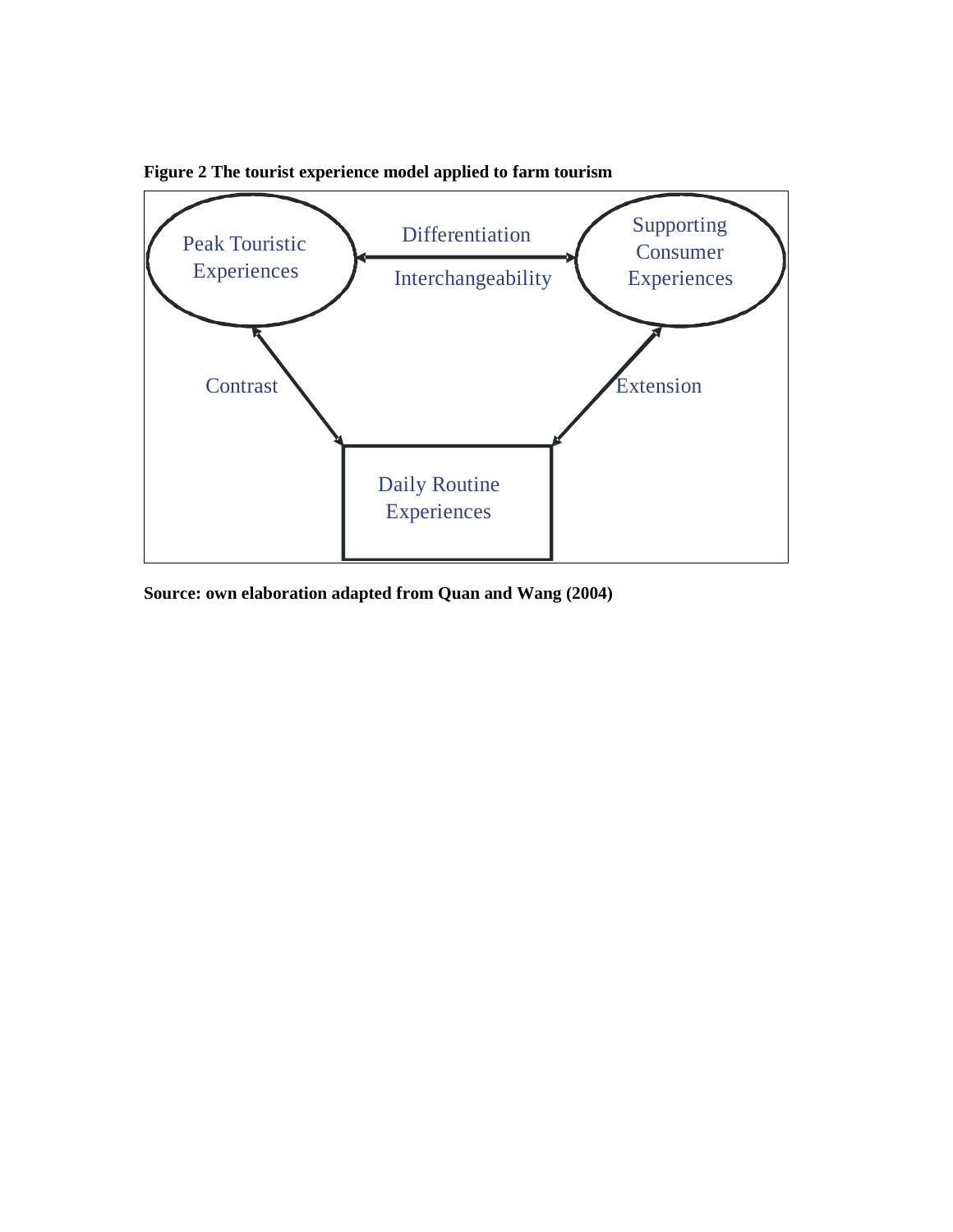| <b>Characteristics</b>                                                                         | <b>German</b> farm       | <b>Italian farm tourism</b> |  |
|------------------------------------------------------------------------------------------------|--------------------------|-----------------------------|--|
|                                                                                                | tourism                  |                             |  |
| Legal framing                                                                                  | Legal vacuum             | Ad hoc law                  |  |
|                                                                                                | Dependency on large      | Varied target               |  |
| Market segment                                                                                 | sized families           |                             |  |
| Average age of operators (years)                                                               | 48                       | 50                          |  |
| Share agritourism farms : total no. farms                                                      | $5\%$ <sup>1</sup>       | $1\%^{2}$                   |  |
| Average occupancy rate (nights)                                                                | Between 125-135          | Over 200                    |  |
|                                                                                                | Not well defined, little | Defined, positive,          |  |
| Image                                                                                          | known                    | "tuscanized"                |  |
| Quality certification                                                                          | National level           | Regional level              |  |
| Share of international tourists                                                                | Low                      | High                        |  |
| Distribution channel                                                                           | Low level of             | High level of               |  |
|                                                                                                | development              | development                 |  |
| Integration within the territory (cross)                                                       | Low                      | High                        |  |
| promotion, tourist routes, etc.)                                                               |                          |                             |  |
| Source: own representation based on <sup>1</sup> DBV (2009), <sup>2</sup> Garruti et al., 2003 |                          |                             |  |
|                                                                                                |                          |                             |  |

**Table 1 Comparison of the main differences between German and Italian farm tourism**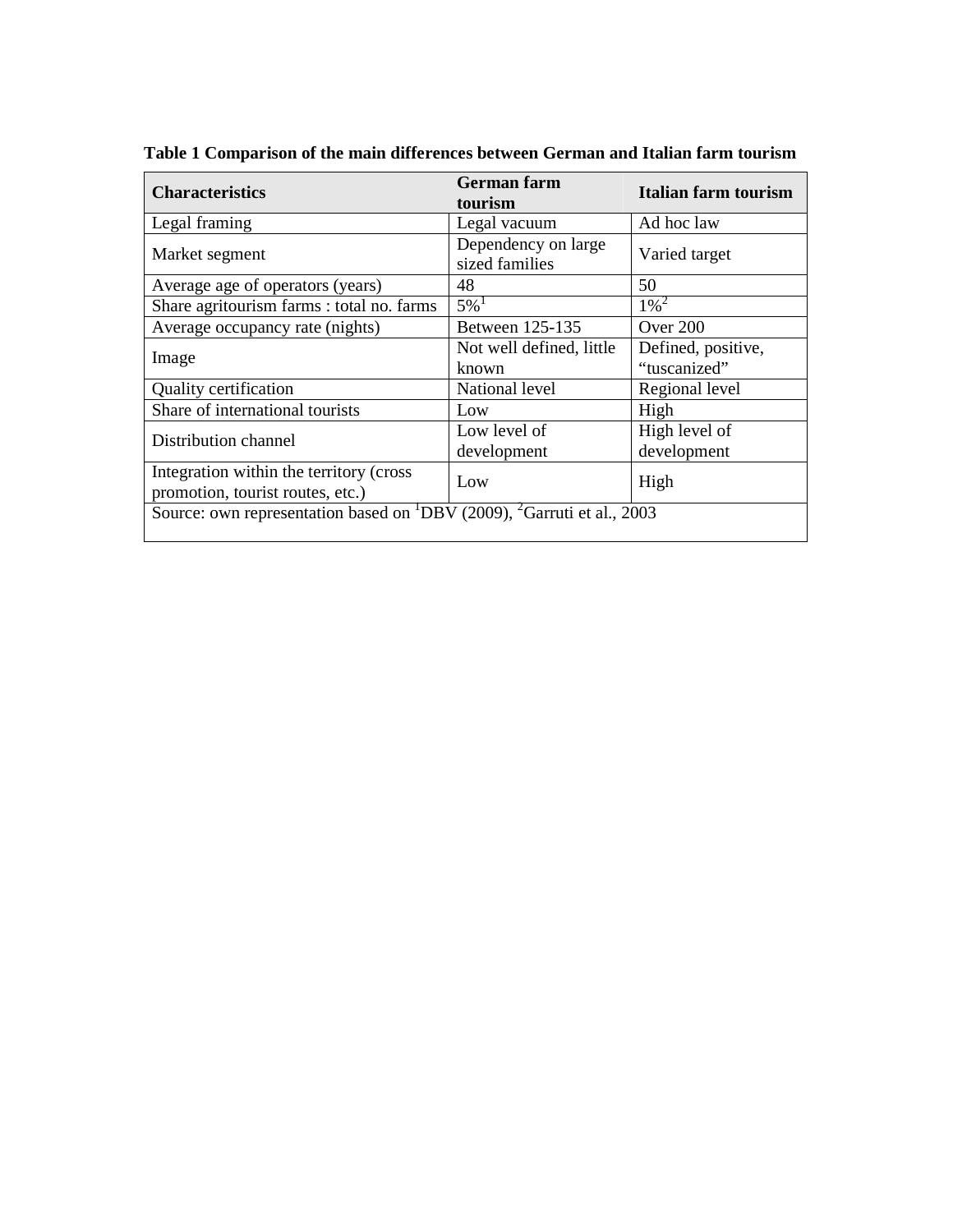| <b>Geographical location</b> | n   | $\frac{0}{0}$ |
|------------------------------|-----|---------------|
| Northern                     | 104 | 29%           |
| Central                      | 175 | 48%           |
| Southern                     |     | 13%           |
| Sicily and Sardinia          | 38  | 10%           |
| Italy                        | 365 | 100%          |

Source: own calculations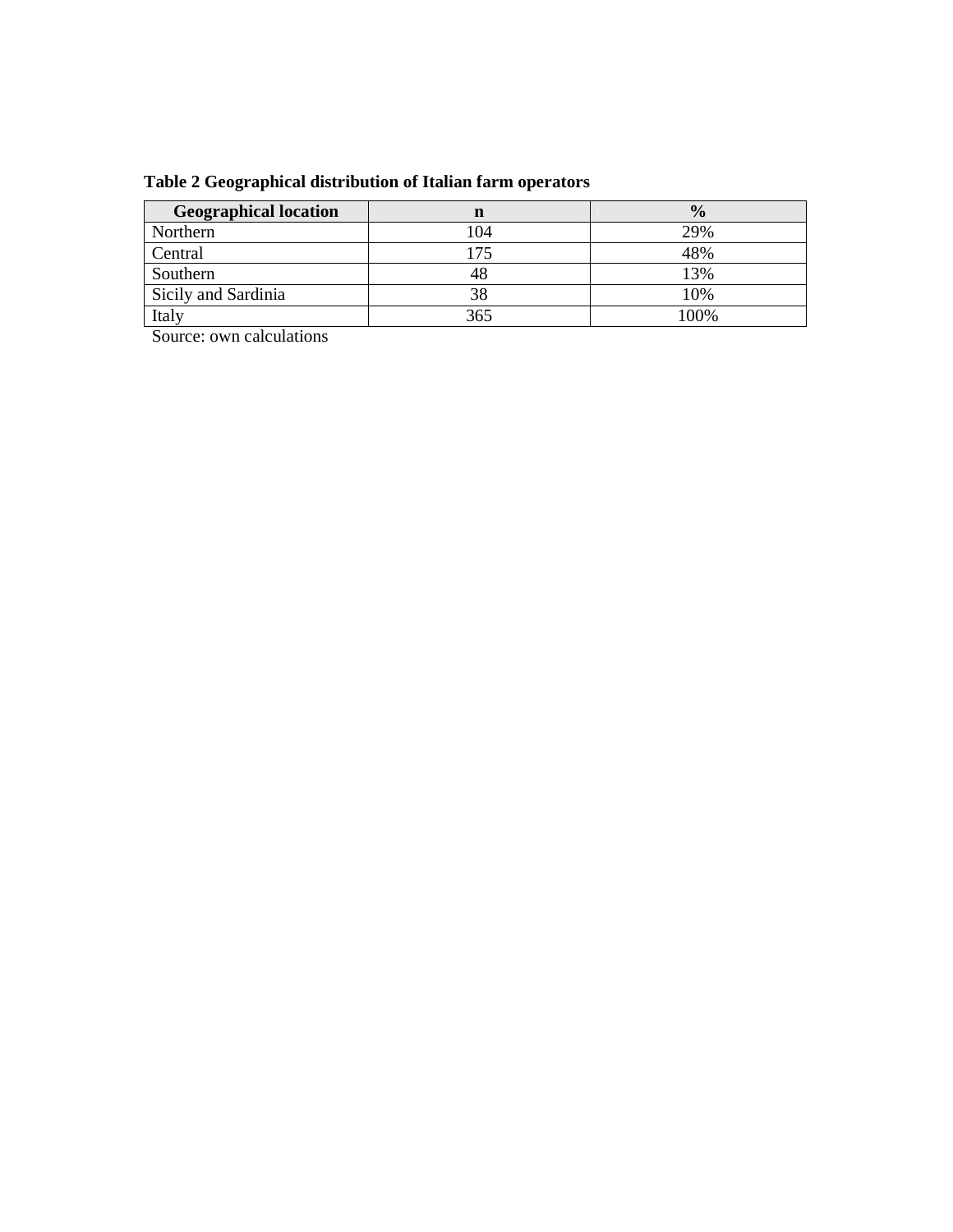# **Table 3 Geographical distribution of German farm operators**

| <b>German state</b>                  | n     | $\frac{0}{0}$  |
|--------------------------------------|-------|----------------|
| Berlin/Brandenburg                   | 23    | 2              |
| Mecklenburg-West. Pomerania          | 44    | 3              |
| Saxony                               | 34    | 2              |
| Saxony-Anhalt                        | 11    |                |
| Thuringia                            | 29    | $\mathfrak{D}$ |
| Baden-Württemberg                    | 221   | 15             |
| Bavaria                              | 384   | 27             |
| Hesse                                | 66    | 5              |
| Northern Saxony                      | 199   | 14             |
| Northrhine-Westphalia                | 115   | 8              |
| <b>Rhineland Palatinate/Saarland</b> | 104   | Ξ              |
| Schleswig-Holstein                   | 215   | 15             |
| Germany                              | 1,445 | 100            |

Source: own calculations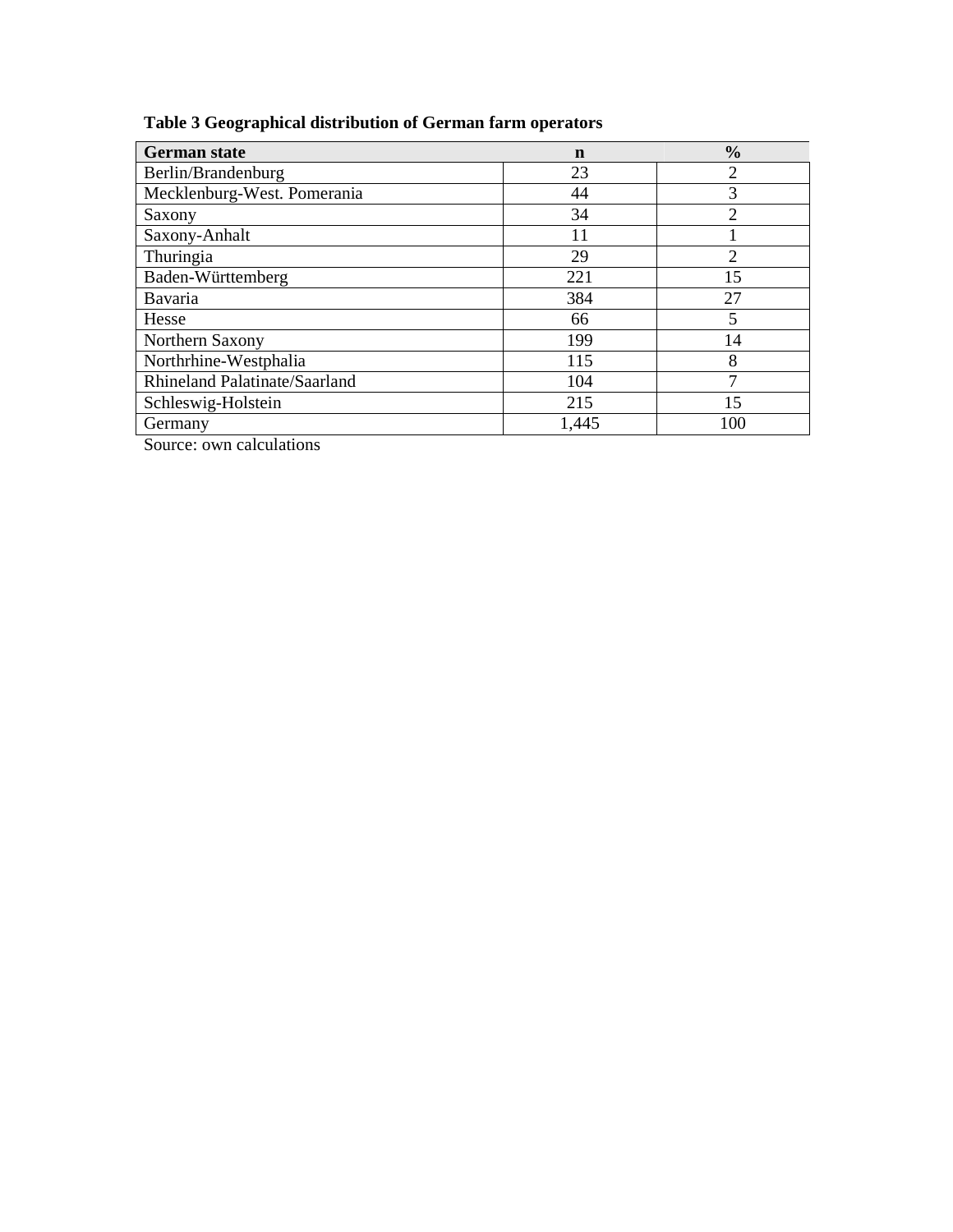| Characteristic        | <b>Italy</b>   | <b>Germany</b> |
|-----------------------|----------------|----------------|
| unchaperoned children | 1%             | 6%             |
| hunting               | 5%             | 9%             |
| organic farming       | 41%            | 12%            |
| vineyard              | 48%            | 5%             |
| handicap services     | 42%            | 12%            |
| tennis                | 1%             | 10%            |
| fishing               | 3%             | 17%            |
| business              | 5%             | 18%            |
| sauna                 | 4%             | 22%            |
| camping               | 10%            | 19%            |
| swimming pool         | 58%            | 21%            |
| seniors               | 1%             | 25%            |
| winter sport          | 4%             | 26%            |
| selling own produce   | 83%            | 37%            |
| catering              | 53%            | 46%            |
| horseback riding      | 22%            | 62%            |
| work possibilities    | 34%            | 69%            |
| bicycle service       | 62%            | 55%            |
| table tennis          | $\overline{0}$ | 70%            |
| pets                  | 53%            | 70%            |
| children playground   | 44%            | 91%            |
| one night             | 47%            | 87%            |
| apartment on the farm | 55%            | 91%            |
| wine direct selling   | n.a.           | 10%            |

**Table 4 Comparison among German and Italian farm operators** 

 $n.a. = not available$ 

Source: own calculation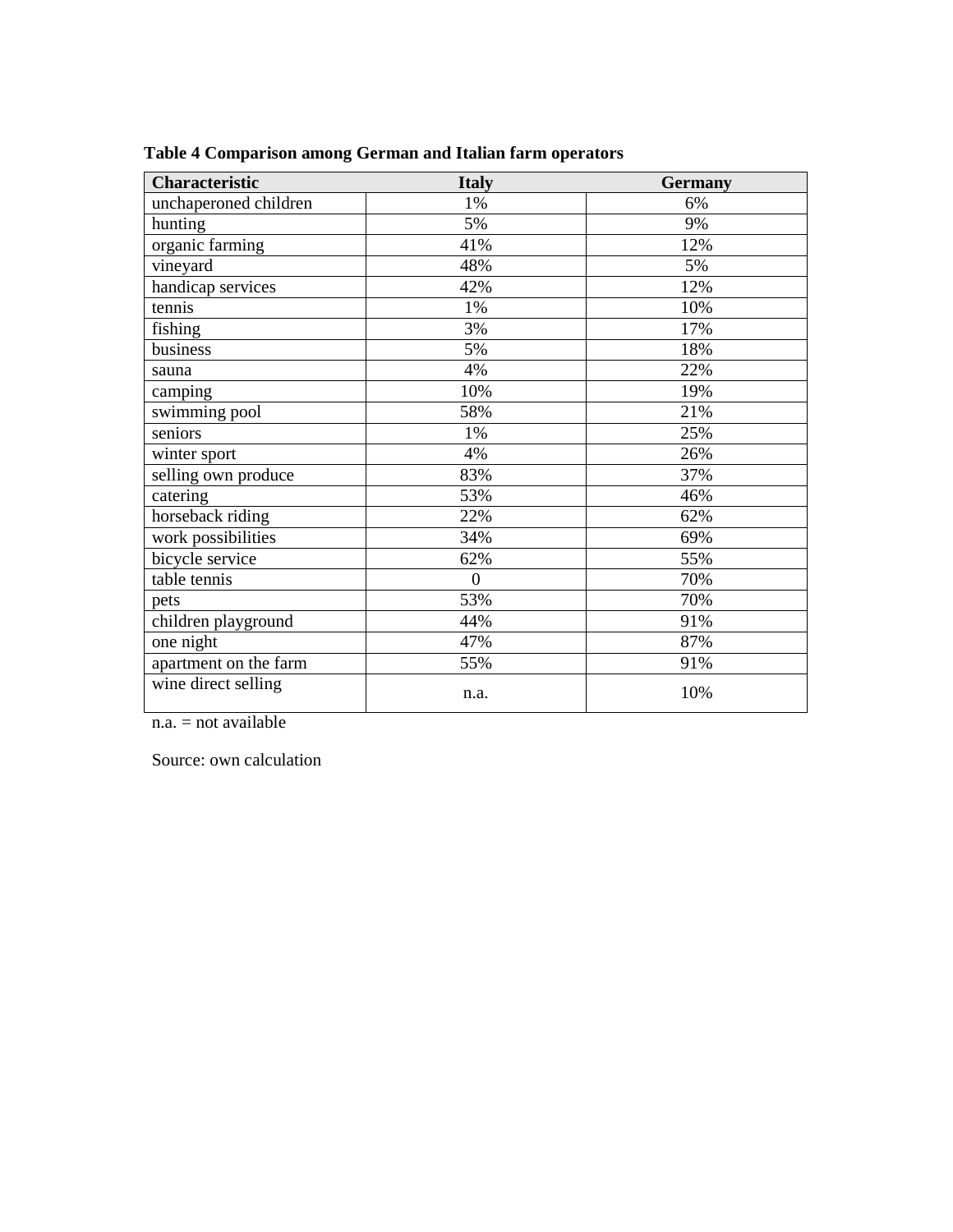| <b>Results of the regression analysis</b>     |                     |         |     |
|-----------------------------------------------|---------------------|---------|-----|
| Number of observations                        | 193                 |         |     |
| Adj. $R^2$                                    | 0.08                |         |     |
| F value                                       | 6.270 ( $p<0.001$ ) |         |     |
| Independent variables                         | St. beta value      | t-value | p   |
| Intercept                                     | 4.37                | 69.16   | .00 |
| Swimming pool                                 | .16                 | 2.51    | .01 |
| Cultural highlight                            | .14                 | 2.34    | .02 |
| Camping                                       | $-.21$              | $-2.52$ | .01 |
| Dependent variable: log price apartment/night |                     |         |     |
| Log-Likelihbood = $-84.9723$                  |                     |         |     |
| Akaike Information Criterium = $179.945$      |                     |         |     |
| Schwarz' Bayes-Criterium = $196.258$          |                     |         |     |
| Hannan-Quinn-Criterium $= 186.551$            |                     |         |     |
| Source: own calculation                       |                     |         |     |

**Table 5 Influence of variables on the rental price (Italian model)**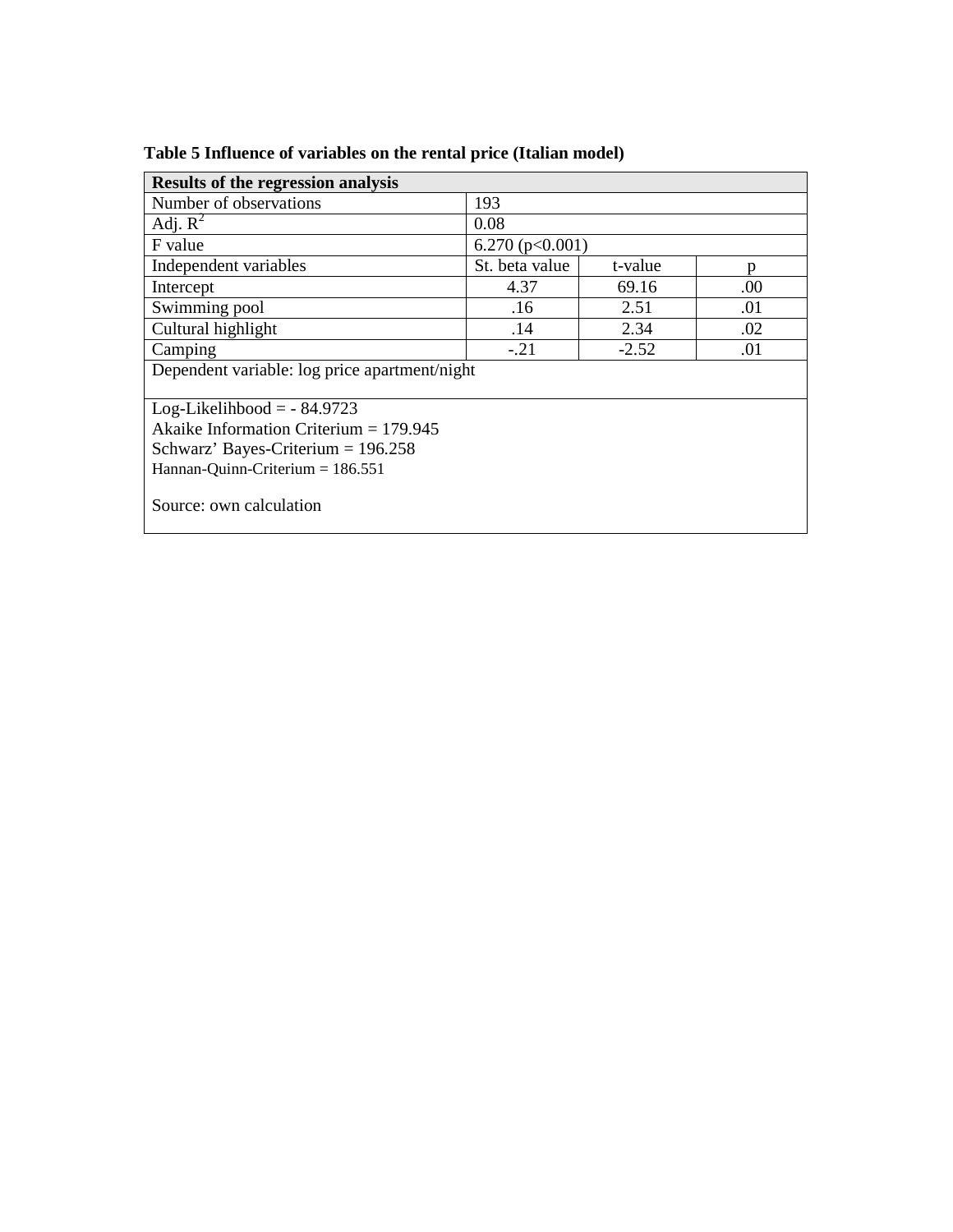| <b>Results of the regression analysis</b>     |                    |         |      |
|-----------------------------------------------|--------------------|---------|------|
| Number of observations                        | 686                |         |      |
| Adj. $R^2$                                    | 0.08               |         |      |
| F value                                       | 8.41 ( $p<0.001$ ) |         |      |
| Independent variables                         | St. beta value     | t-value | p    |
| Intercept                                     | 3.53               | 74.68   | .00  |
| Children playground                           | .11                | 2.55    | .01  |
| Wine direct-selling                           | .10                | 2.51    | .01  |
| Hunting                                       | .09                | 2.61    | .01  |
| Fishing                                       | .08                | 2.74    | .01  |
| One-night stay                                | $-.08$             | $-3.05$ | .01  |
| Pets                                          | $-.07$             | $-3.36$ | .00. |
| Horseback riding                              | .07                | 3.34    | .00  |
| Dependent variable: log price apartment/night |                    |         |      |
| $Log-Likelihbool = -57.3085$                  |                    |         |      |
| Akaike Information Criterium = $130.617$      |                    |         |      |
| Schwarz' Bayes-Criterium $= 166.864$          |                    |         |      |
| Hannan-Quinn-Criterium $= 144.642$            |                    |         |      |
| Source: own calculation                       |                    |         |      |

# **Table 6 Influence of variables on the rental price (German model)**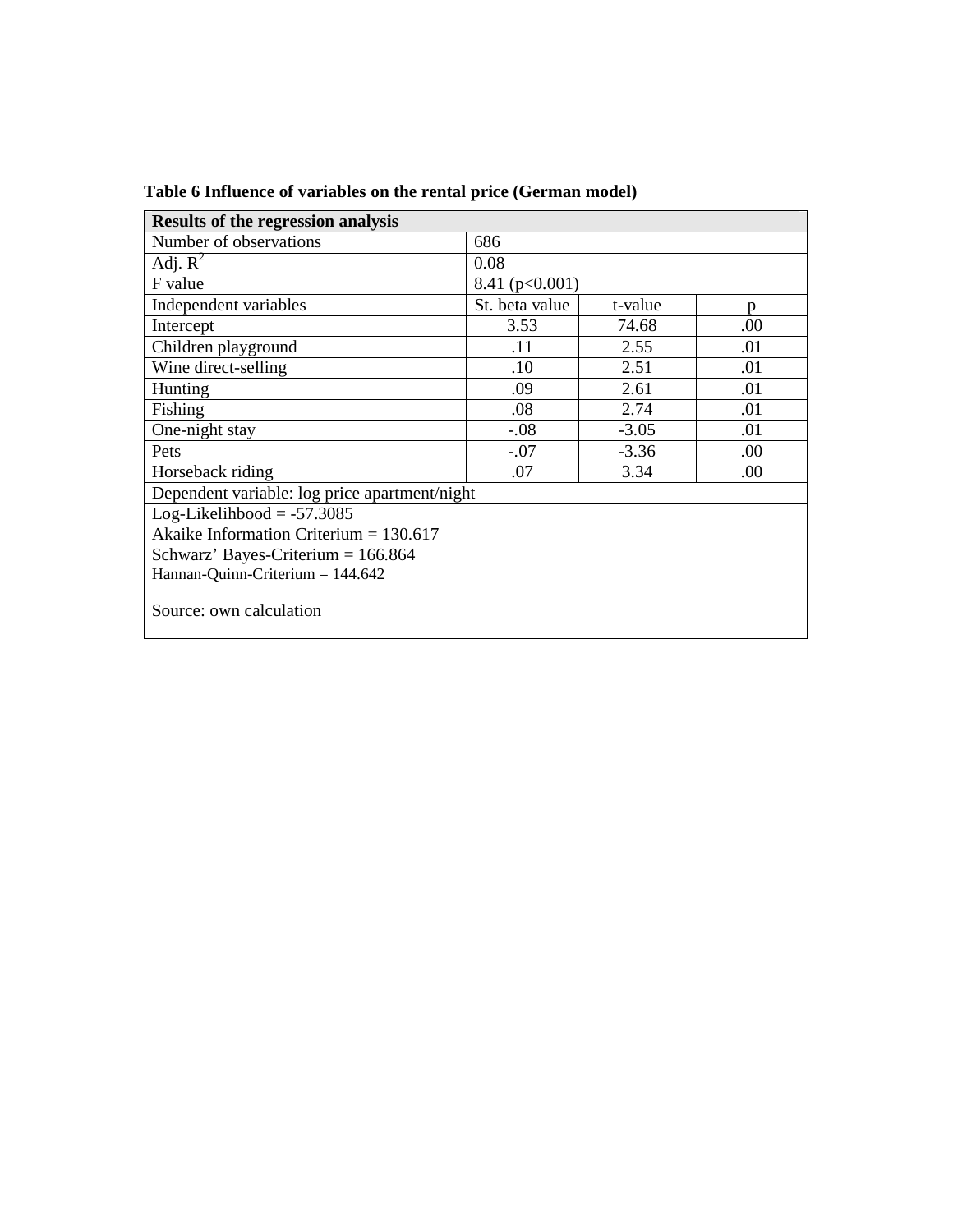#### **1.9 References**

- Adams, B. (2008). *The new agritourism. Hosting community and tourists on your farm.* Auburn, California: New World Publishing.
- Anderson, H. & Hoffmann, H. (2008). Spatial competition and farm tourism A hedonic pricing model. Available at: http://ideas.repec.org/p/ags/aaea08/6156.html [accessed: April, 2009].
- ARM (Azienda Romana Mercati) (Eds). (2003). *Agriturismo & marketing*. Roma: Agra.
- BAG (Bundesarbeitsgemeinschaft für Urlaub auf dem Bauernhof / German association of farm tourism) (Ed.) (2008). Geschäftsbericht 2007/2008.
- Barten, J. (2007). Wine and wine-trade in Germany. University of Applied Sciences Hochschule Neubrandenburg.
- Bessière, J. (2001): The role of rural gastronomy in tourism. In: Roberts, L. and D. Hall (2001). *Rural tourism and recreation. Principles to practice*. Oxford [u.a.], CABI Pub.
- BMELV (Bundesministerium für Ernährung, Landwirtschaft und Verbraucherschutz / German Ministry for food, agriculture and consumers' protection) (Ed.) (2006). Urlaub auf dem Bauernhof / Urlaub auf dem Lande. Studie für das Bundesministerium für Ernährung, Landwirtschaft und Verbraucherschutz auf der Basis der Reiseanalyse 2006 (Study for the BMELV on the basis of travel analysis 2006). Bonn.
- Brunori, G. (2003). Percorsi di convergenza tra nord e sud del mondo Cibo, modelli di consumo e modelli di sviluppo. *Il ponte: rivista di politica, economia e cultura, 59*(6), 139-152.
- Clarke, J. (1996). Farm accommodation and the communication mix. *Tourism management, 17*(8), 611-616.
- DBV (Deutsche Bauernverband) (2009) http://www.bauernverband.de /index.php?redid=152876, [January 17, 2009]
- Garruti, C., Clavai, P., Pagnini, M. P., & Scaini, M. (2003). *The farm-holidays: a diversification attempt of the tourist supply. Calabria event.* Paper presented at the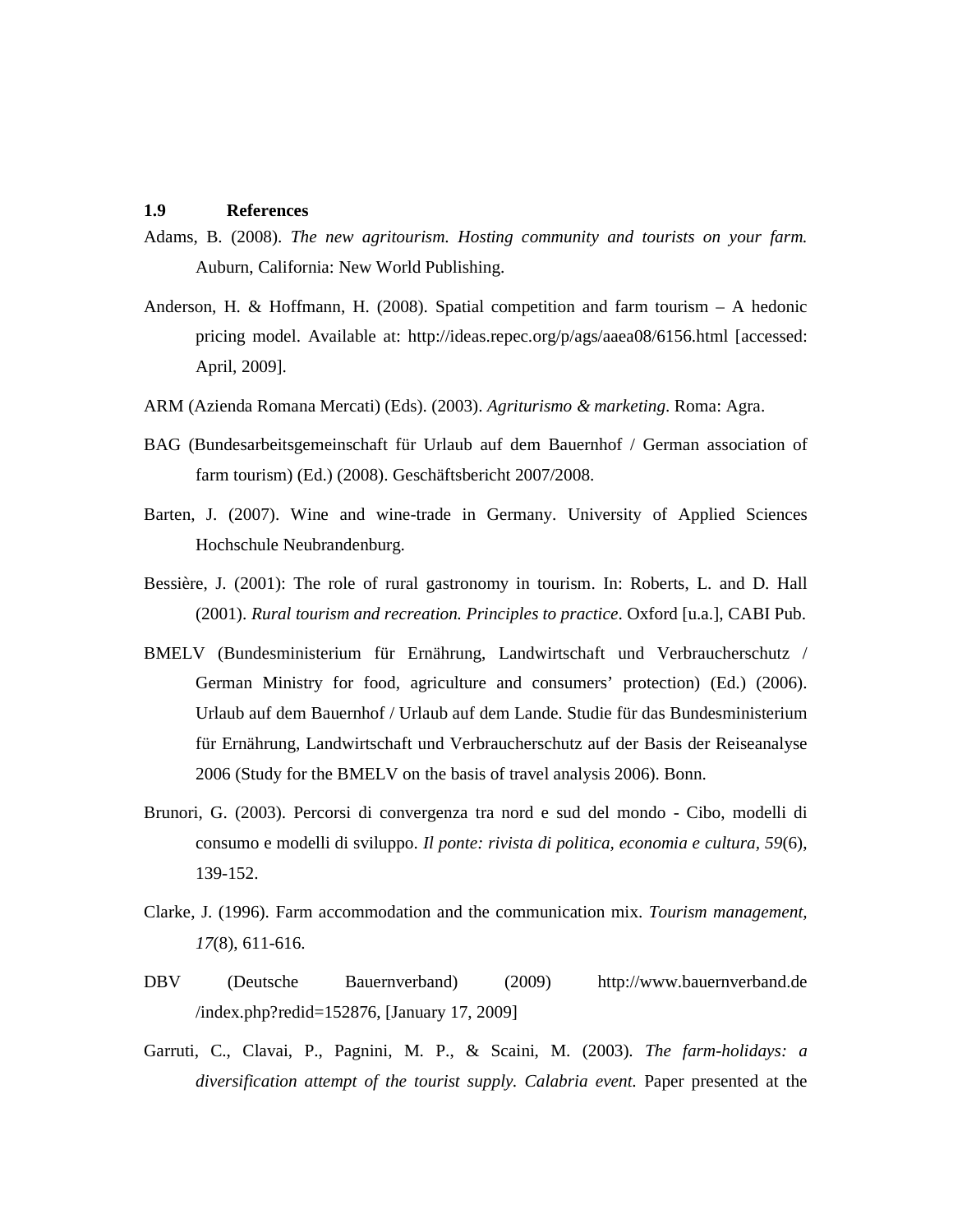Conference THE CULTURAL TURN IN GEOGRAPHY, 18-20th of September 2003 - Part VI: Tourism, Sustainable Development and Culture Turn Gorizia.

- Hassan, S. S. (2000). Determinants of market competitiveness in an environmentally sustainable tourism industry. *Journal of Travel Research, 38*(3), 239-245.
- Hjalager, A. M. (1996). Agricultural diversification into tourism. *Tourism Management*, 17(2), 103-111.
- Hill, R., & Busby, G. (2002). An inspector calls: farm accommodation providers' attitudes to quality assurance schemes in the county of Devon. *International journal of tourism research, 4*(6), 459-478.
- Hunke-Klein, V. (2008). Einkommenalternativen für Landwirte. Presentation held at the Conference on farm tourism, November, 11/12 2008, organized by Netzwerk ländlicher Raum, Weiden (Germany).
- INNOREF. (2006). *Agritourism, typical, organic and traditional products in Umbria*, unpublished work.
- ISTAT (2004). Rapporto nazionale sull'agriturismo (see Internet sources).
- Khalil, A. (2004): Environmental services, externalities and agriculture: the case of mountain tourism in Morocco. *E-Jade electronic Journal of Agricultural and Development Economics*, 1(1), pp. 63-86.
- Kotler, P., Bowen, J. T., & Makens, J. C. (2003). *Marketing for hospitality and tourism* (3th Ed). Upper Saddle River, NJ: Prentice Hall.
- Matthes, G. (2008). Vom Landwirt zum Dienstleister. Presentation held at the Conference on farm tourism, November, 11/12 2008 organized by Netzwerk ländlicher Raum, Weiden (Germany).
- McGehee, N. G., & Kim, K. (2004). Motivation for agri-tourism entrepreneurship. *Journal of travel research, 43*(2), 161-170.
- Neu, A. (2007). Den Bauernhofurlaub spezialisieren. *DBK 5*(07), 8-9.
- Nickerson, N. P., Black, R. J., & McCool, S. F. (2001). Agritourism: motivations behind farm-ranch business diversification. *Journal of Travel Research*, 40(1), 19-26.
- Nilsson, P. A. (2002). Staying on farms An ideological background. *Annals of tourism research, 29*(1), 7-24.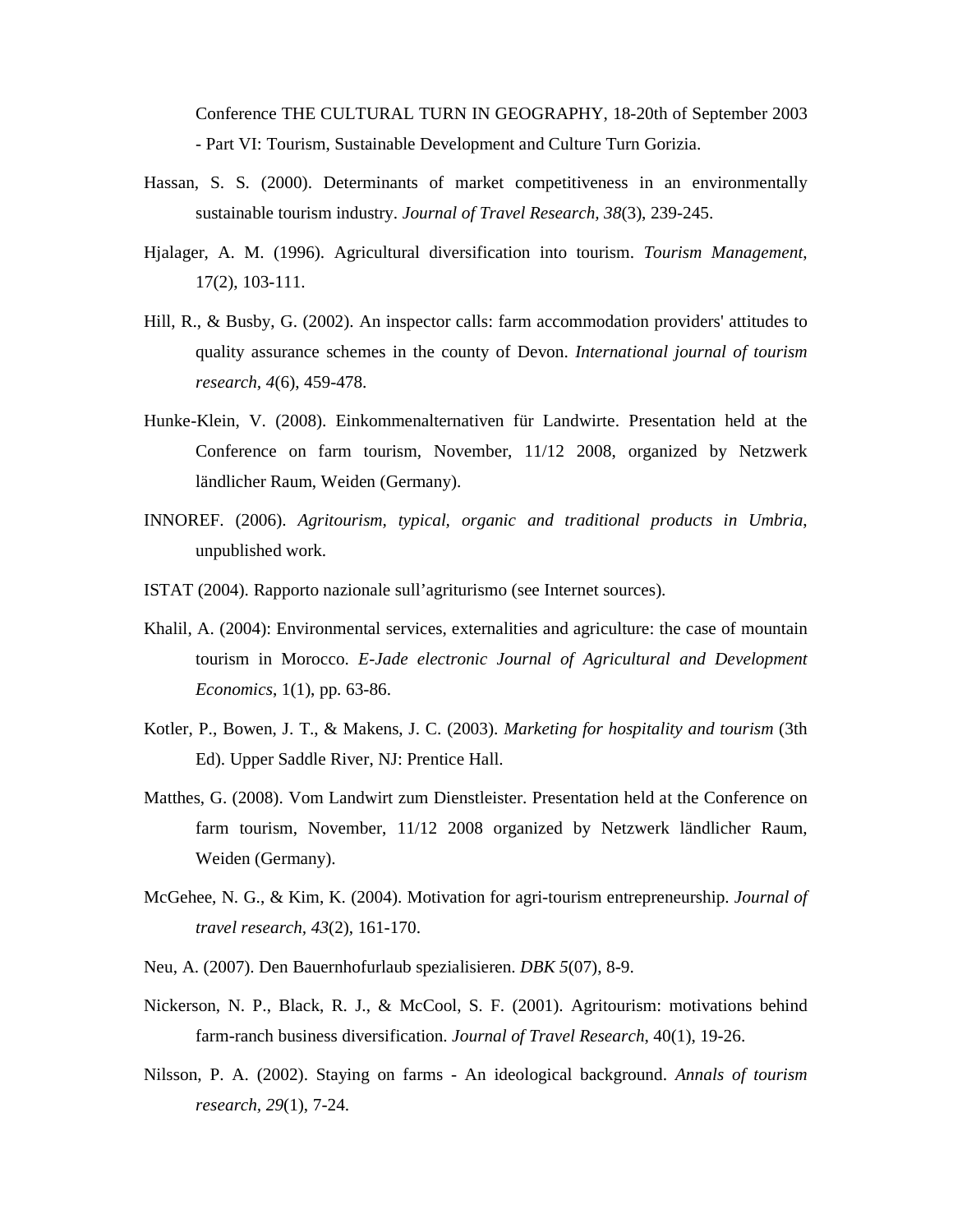- Ollenburg, C., & Buckley, R. (2007). Stated Economic and Social Motivations of Farm Tourism Operators. *Journal of travel research*, 45(4), 444-452.
- Pearce (1990). Farm tourism in New Zealand: a social situation analysis. Annals of Tourism Research 17(3), 337-352.
- Pine, B. J., & Gilmore, J. H. (1999). *The experience economy. Work is theatre & every business a stage* (A. Harvard Graduate School of Business, Trans.). Boston, Mass.: Harvard Business School.
- Quan, S., & Wang, N. (2004). Towards a structural model of the tourist experience: an illustration from food experiences in tourism. *Tourism Management, 25*(3), 297-305.
- Roosen, J. (2008). Bedeutung veränderter Konsumverhalten für den Aufbau zusätzlicher Erwerbszweige. Presentation held at the Conference on farm tourism, November, 11/12 2008 organized by Netzwerk ländlicher Raum, Weiden (Germany).
- Schulze, G. (1992). *Die Erlebnisgesellschaft : Kultursoziologie der Gegenwart*. Frankfurt a.M : Campus.
- Shakur, S., & Holland, J. D. (2000). Supply analysis of farm tourism: results from a farmstay survey in New Zealand. Unpublished Working Paper. Massey University of New Zealand.
- Shostack, G. L. (1977). Breaking free from product marketing. Journal of Marketing, 41(2), 73-80.
- Sidali, K. L., & Spiller, A. (2008). Factors influencing the image of German farm tourism: a path model approach. *Journal of Global Marketing Science, 18*(4), 35-61.
- Spiller, A., Voss, J., Deimel, M. (2007): Das EU-System zum Schutz geographischer Herkunftsangaben und Ursprungsbezeichnungen: Eine vergleichende Studie zur Effektivität des Instruments zur Förderung des ländlichen Raums und Implikationen für die deutsche Agrarförderung, in: Rentenbank (Eds.). In: Wettbewerbsfähigkeit der deutschen Agrarwirtschaft – politische, institutionelle und betriebliche Herausforderungen. Schriftenreihe der Landwirtschaftlichen Rentenbank, Bd. 22, 187- 232.
- Stone, P. (2005). Niche tourism: contemporary issues, trends and cases. *Journal of Vacation Marketing, 11*(2), 191-192.